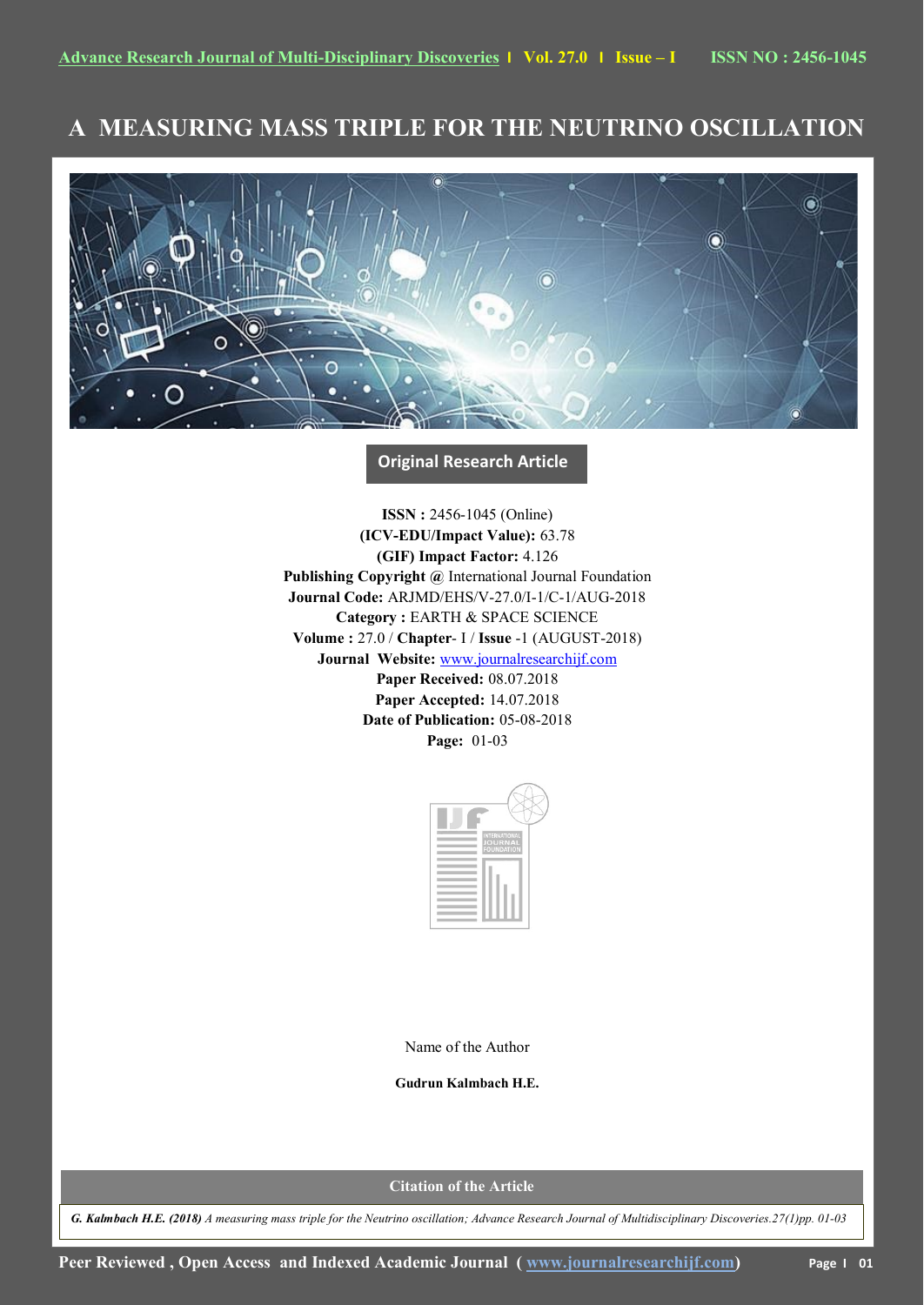## **A measuring mass triple for the Neutrino oscillation**

In [3] the use of Gleason measures GF for nucleons and deuterons is described. The Fano line 257 (first figure, the seven octonian GF) is a mass measure, a spin like tripel in an octonian space.



I suggested this orthogonal triple for the neutrino ocsillation, carrying the three masses of neutrinos. As a measuring apparatus in an octonian vector space it is a rotor where in space 123 only one of the three neutrino masses is used for its momentum measure. The rotor can orthogonal turn a 257 vector to another one of the three masses.

As a new experiment, the mass measure of a neutrino flow can be prepared such that they have the smallest mass. Then in the measuring apparatus their speed is slown down. It is expected that as for spin measurements, but here for mass, a stochastic number of the neutrinos change the 257 vector to one (second figure at -x or -y or -z) with a larger mass for the new momentum measurement. The flow should then have a larger measured mass. The design of his kind of new experiment follows the Stern- Gerlach experiment for spin where the same set of particles is measured twice in a time sequence. In [7] other versions for the neutrino oscillation are discussed. A Gleason mass triple is not involved in this description of neutrino disappearances.

## **REFERENCES**

- [1] G. Kalmbach H.E., *MINT-WIGRIS*, MINT Verlag, Bad Woerishofen, 2017. available under: **[https://www.scholars-press.com](https://www.scholars-press.com/)**
- [2] G. Kalmbach H.E. (Chef-Hrsg.), MINT (Mathematik, Informatik, Naturwissenschaften, Technik), MINTVerlag, Bad Woerishofen, 1997-2017, vol. 1-36. email: [mint-01@maxi-dsl.de](mailto:mint-01@maxi-dsl.de)
- [3] G. Kalmbach H.E., Deuteron States, Nessa Journal of Physics, 2017, vol. 1, issue 2, pp. 1-17. open access (my copyright) under: www.nessapublishers.com